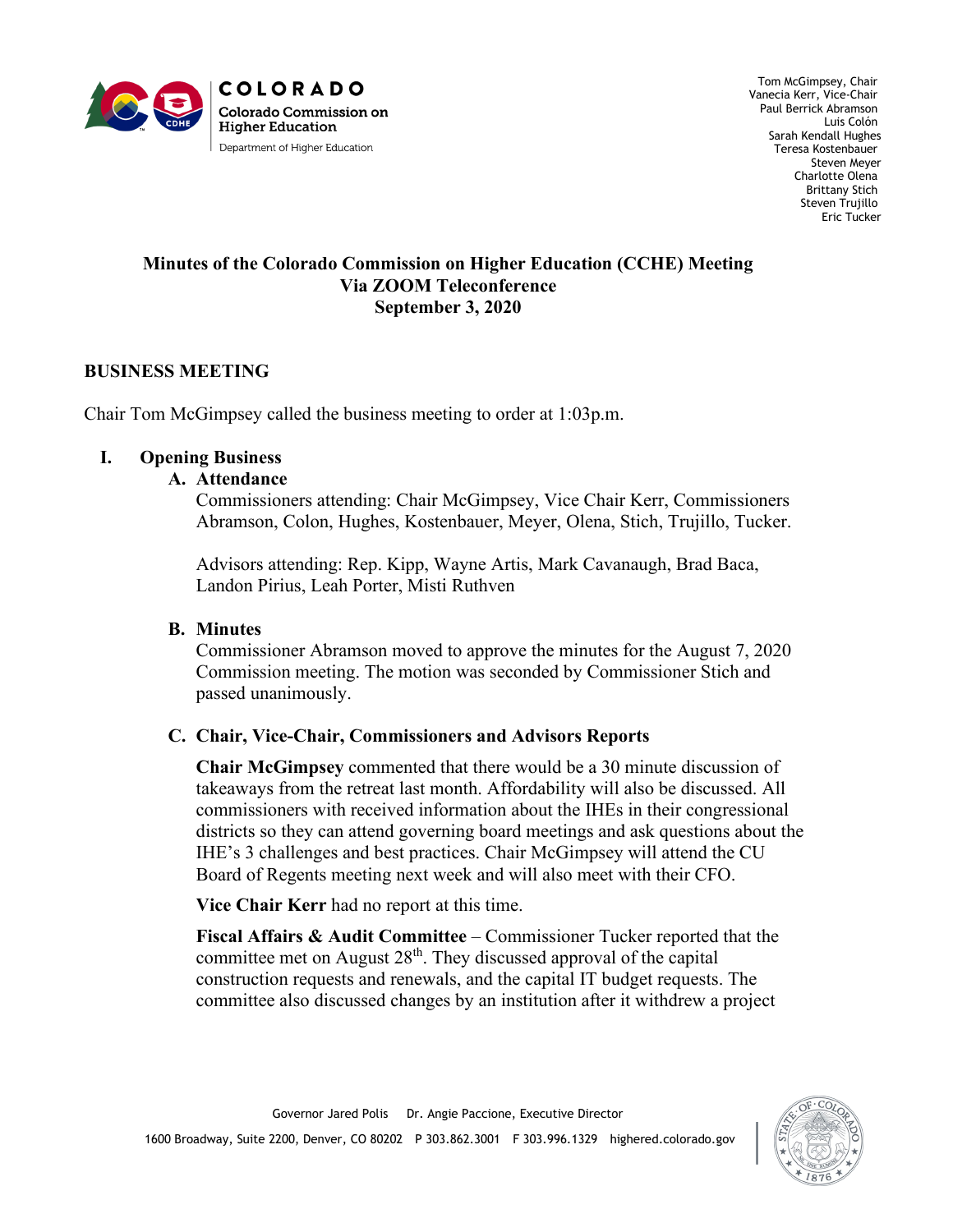after appeal and how that impacts the scoring criteria. The committee also discussed the state funding allocation formula and principles.

**Student Success & Academic Affairs Committee** – Commissioner Stich reported that the committee met today and discussed two key issues. The first was the next steps for a grant award the department received to help with postpandemic recovery for the state. She reported that the department has raised over \$12.5 million in funding from foundations, federal government and other organizations solely dedicated to student success and academic programing for the state. The commission and the department received a request from Colorado Mountain College for consideration of a pilot that could be authorized by CCHE to award state based aid to concurrent enrolled students as a means to expand access to early college programming in Colorado. Staff is reviewing potential paths around broader innovation policy that could be within our authority and possible given the current economic climate.

**Commissioner Trujillo** reported that he attended the ribbon cutting for the completed CSU Pueblo building renovation. He also accompanied Dr. Paccione on her recent visit to Pueblo. The visit provided a comprehensive review of all COVID-19 safety measures put into place on campuses in the area. He also attended a ribbon cutting ceremony for the new Pueblo Community College Mobile Learning Lab.

**Commissioner Meyer** reported that he joined Commissioner Hughes and Dr. Paccione on a visit to Colorado Mesa University to see the COVID-19 safety protocols put into place in advance of classes starting.

**Advisor Cavanaugh** reported that he recently participated in a webinar with Mike Pierce on voter registration and had great materials and takeaways to share. National voter registration day is a nonpartisan civic day on September 22nd. It's a great day to emphasize voter registration. Institutions are required by the Higher Education Act to send voter registration materials to all of their students. This can be done electronically but many institutions do more. And then finally, September 17th is National Constitution Day and we are required by federal law to provide an educational program on the Constitution.

**Executive Director Report –** Given by Deputy Director Inta Morris in Dr. Paccione's absence. The Department is continuing to be available to presidents, CFOs, academic officers and others to make sure that the institutions are receiving all of the support that they can on the Covid response. We are all doing our best to help our students receive something of a "normal" college experience. Dr. Paccione wanted to thank those of you who have been able to join her on campus visits already mentioned by Commissioner Trujillo and Commissioner Meyer and Commissioner Hughes. She does intend to get visit the rest of the institutions over the coming weeks so if commissioners or advisors would like to join, please let staff know. The Department released its annual investment report titled The Road to Affordability, Reducing Costs, Surmising Value for Students in our State. The report is one of the most read and appreciated reports that the

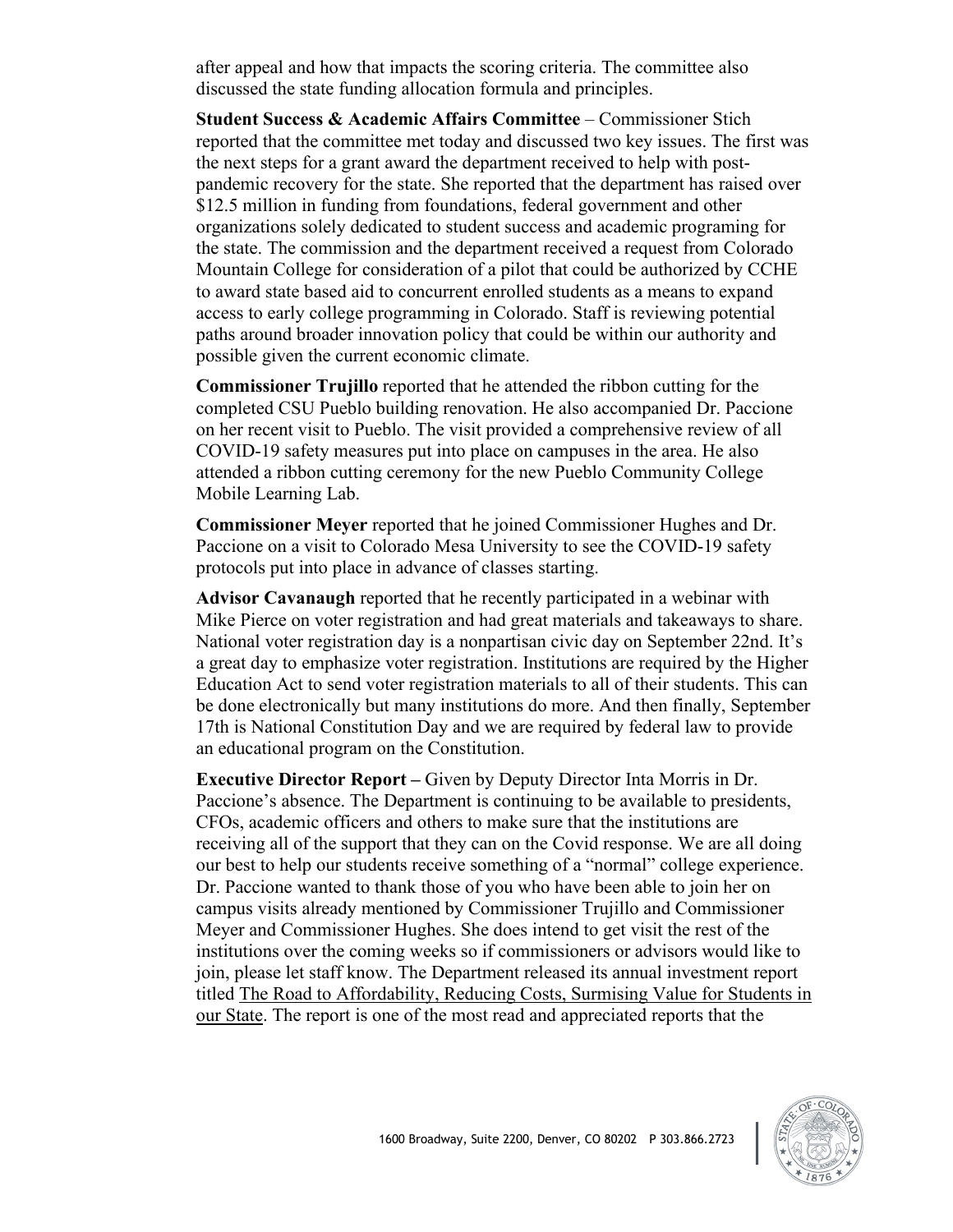Department publishes. The report notes that an investment in a post-secondary credential is still a valuable investment and it does pay. Elaine Berman, who is now a trustee at MSU, has been spearheading the effort to bring the trustees together to advocate for higher ed. She is helping coordinate a trustee convening similar to the one hosted by the Department in January 2020. Commissioners will receive information about this convening in the weeks ahead. The Governor is releasing a message to students across the state to encourage them to be responsible over this upcoming holiday weekend. We are seeing increases in Covid positives and want to avoid further cases. Student Advisor David Olguin will be joining the Governor at this press conference today.

**D. Public Comment –** There was no public comment.

## **II. Consent Items**

- **A.** Recommend Approval of COF Eligibility and Student FTE for Extended Studies Programs for FY2021 – *Dr. Chris Rasmussen*
- **B.** Approval of Colorado School of Mines Subsurface Frontiers Building Revised Supplemental Request – *Lauren Gilliland*
- **C.** Recommendation for Approval of the 2021 Commission Meeting Schedule *Katrina Smith*

Commissioner Colon moved to approve Consent Items A - C. The motion was seconded by Commissioner Kostenbauer and passed unanimously.

# **III. Action Items**

**A.** Approval of Supplemental for AES Building at Metropolitan State University - Denver – *Lauren Gilliland*

Lauren Gilliland, CDHE, presented a supplemental budget request submitted by Metropolitan State University - Denver (MSU) to decrease their cash spending authority on their AES Building construction project. Ms. Gilliland explained the project was appropriated \$20 million in state funding and \$40 million in institutional cash funding. The institution was \$6.45 million short and modified the project to complete within budget. The building is now complete and occupied. Despite their concerns, commissioners requested the record reflect their praise for MSU coming in under budget.

Ms. Gilliland further explained that due to the state's proportional spending requirement, MSU would be required to revert \$2.15 million to the state if it is not relieved of it's remaining cash commitment through a reduction in cash spending authority. Multiple commissioners expressed concern over setting a precedent if this supplemental is approved. They also acknowledged that this request is being made under extraordinary budget circumstances, and requiring a reversion would result in significant financial hardship for MSU.

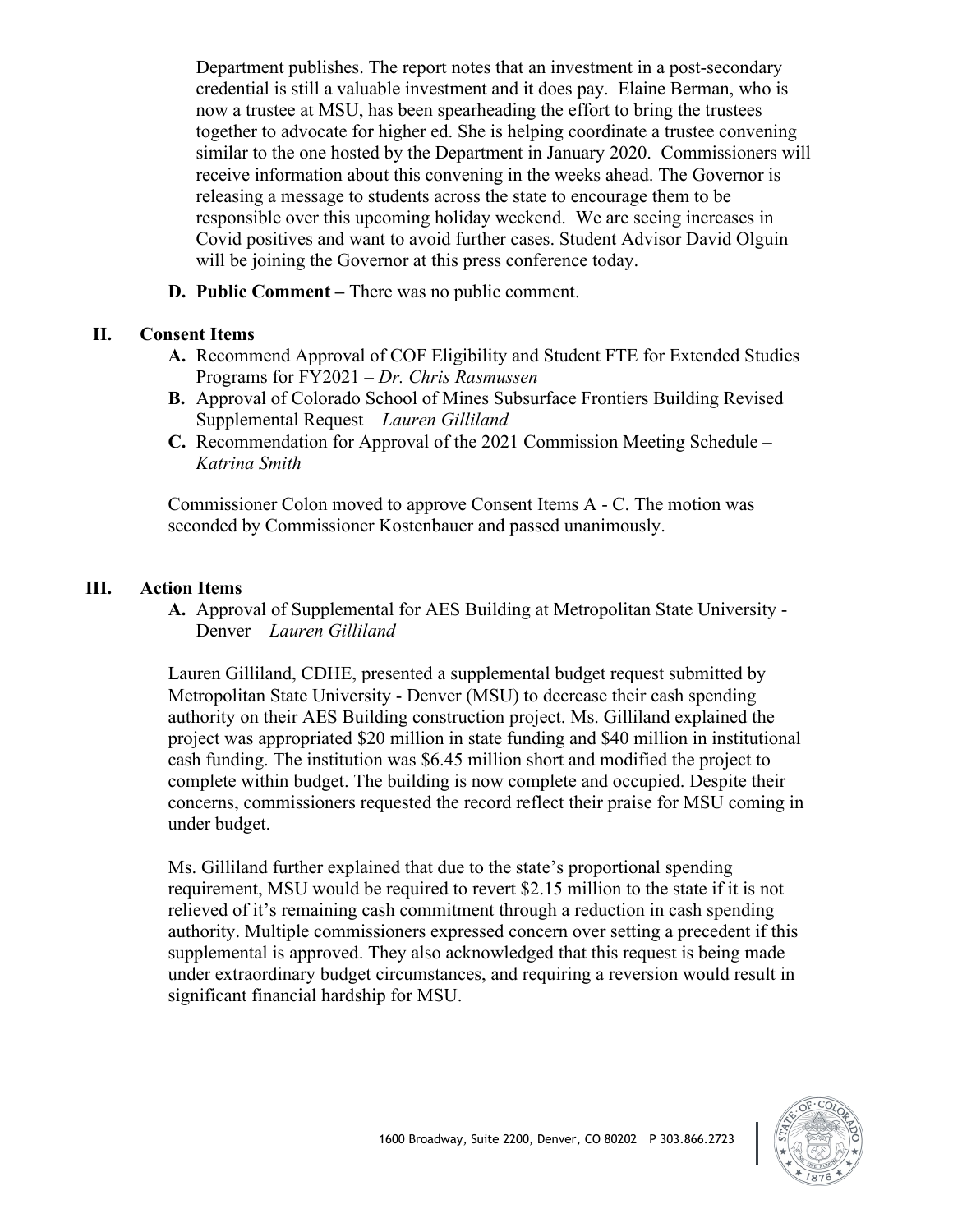Commissioners suggested imposing a consequence in the scoring a future capital projects submitted by institutions who have not met their cash commitments in the past five years. The details of this suggestion were left to the capital construction scoring criteria review working group of commissioners. Commissioners suggested that MSU be given the option to withdrawal this supplemental request knowing that there may be a consequence in the prioritization of their future capital submissions.

Commissioner Tucker moved to approve the supplemental. Commissioner Kostenbauer seconded. Commissioner Meyer abstained and all other commissioners approved. Ms. Gilliland presented language expressing the Commission was not taking this decision lightly and is considering future consequences for institutions not meeting their cash commitments. The Commission approved the language to accomopany their approval to the Office of State Planning and Budgeting and the Capital Development Committee.

**B.** Approval of Prioritized List of Capital Construction and Renewal Projects and Prioritized List of Capital IT Projects for Capital Budget Request – *Lauren Gilliland*

Ms. Gilliland presented the FY 2021-22 Prioritized Capital Construction and Renewal List, and the FY 2021-22 Prioritized Capital IT List approved by the Fiscal Affairs and Audit Committee. Commissioner Meyer noted that President Foster of Colorado Mesa University contacted him and Director Paccione, CDHE, requesting the rescoring of their projects. CMU's internal prioritization, which impacts scoring, changed due to withdrawal one of their projects. Ms. Gilliland noted that the Fiscal Affairs and Audit Committee decided the current capital process did not allow for this rescoring.

Commissioner Tucker suggested the submission of the prioritization to the Office of State Budgeting and Capital Development Committee include a note that CMU withdrew a project in orer to cash fund it rather than waiting for state funding, and that scoring was not changed given the point in the process. Commissioner Meyer agreed this was an acceptable solution. Ms. Gilliland noted that University of Colorado also withdrew two projects and that they would need to be included in the note as well.

Commissioner Hughes stated that she did not want to unintentionally encourage institutions who can self-fund projects to make changes after submission to get additional points. She also noted that due to budget circumstances, not many capital projects, if any, will be funded this year, making this a moot point. She suggested that a note not accompany the prioritized lists.

Commissioner Colon moved to approve the prioritized lists. Commissioner Tucker seconded. Commissioner Kerr and Commissioner Meyer abstained. Commissioner Hughes approved with the recognition that the changing of priotization due to